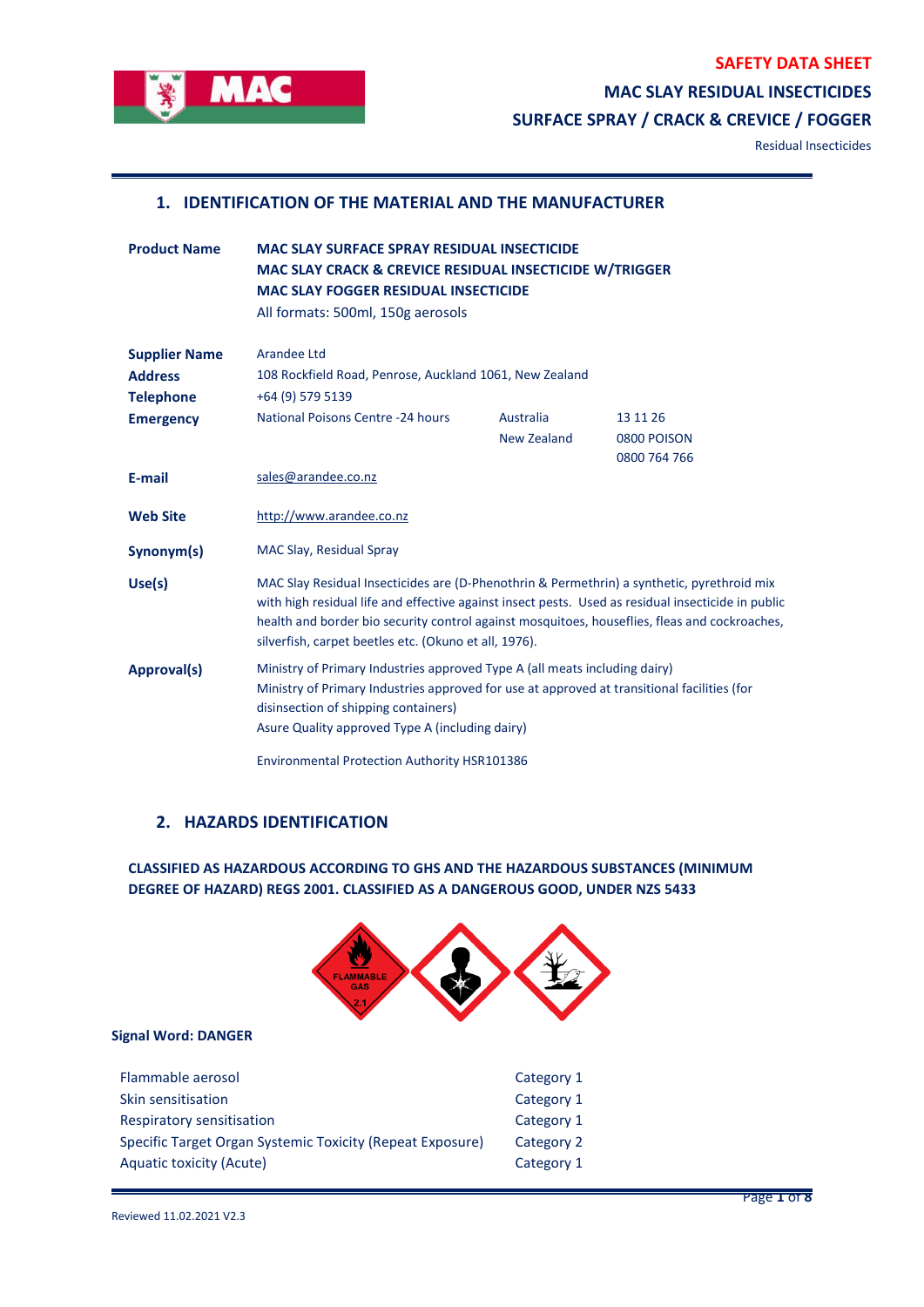

## **SAFETY DATA SHEET**

**MAC SLAY RESIDUAL INSECTICIDES** 

# **SURFACE SPRAY / CRACK & CREVICE / FOGGER**

Residual Insecticides

| Ecotoxic to terrestrial invertebrates |                  |                                                                               |
|---------------------------------------|------------------|-------------------------------------------------------------------------------|
| <b>DG Class</b>                       | 2.1.2A           | <b>Flammable Aerosol</b>                                                      |
|                                       | 6.3B             | Skin irritancy                                                                |
|                                       | 6.4A             | Eye Irritancy                                                                 |
|                                       | 6.5A             | Respiratory sensitisation                                                     |
|                                       | 6.5B             | Contact sensitisation                                                         |
|                                       | 6.9B             | Oral, Inhalation. Target organ systemic toxicity                              |
|                                       | 9.1A             | Aquatic ecotoxicity                                                           |
|                                       | 9.4A             | Terrestrial invertebrate ecotoxicity                                          |
|                                       |                  |                                                                               |
| <b>HAZARD STATEMENTS</b>              | H <sub>223</sub> | Flammable aerosol                                                             |
|                                       | H317             | May cause an allergic skin reaction                                           |
|                                       | H334             | May cause allergy or asthma symptoms or breathing difficulties<br>if inhaled  |
|                                       | H371             | May cause damage to organs                                                    |
|                                       | H373             | May cause damage to organs through prolonged or repeated                      |
|                                       |                  | exposure                                                                      |
|                                       | H410<br>H441     | Very toxic to aquatic life with long lasting effects                          |
|                                       |                  | Very toxic to terrestrial invertebrates                                       |
| <b>PRECAUTIONARY</b>                  | P103             | Read label before use                                                         |
| <b>STATEMENTS</b>                     | P104             | Read Safety Data Sheet before use                                             |
|                                       | P210             | Keep away from heat/open flames. No Smoking                                   |
|                                       | P211             | Do not spray on an open flame or other ignition source                        |
|                                       | P251             | Pressurized container. Do not pierce or burn even after use                   |
|                                       | P261             | Avoid breathing spray                                                         |
|                                       | P264             | Wash hands thoroughly after handling                                          |
|                                       | P270             | Do not eat, drink or smoke when using this product                            |
|                                       | P272             | Contaminated work clothing should not be allowed out of the<br>workplace      |
|                                       | P273             | Avoid release to the environment                                              |
|                                       | P280             | Wear protective gloves                                                        |
|                                       | P285             | In case of inadequate ventilation wear respiratory protection                 |
| <b>RESPONSE</b>                       | P314             | Get medical advice/attention if you feel unwell                               |
| <b>STATEMENTS</b>                     | P321             | Specific treatment (see information on this label)                            |
|                                       | P363             | Wash contaminated clothing before re-use                                      |
|                                       | P391             | Collect spillage                                                              |
|                                       | P302+P352        | IF ON SKIN: Wash with plenty of soap and water                                |
|                                       | P304+P341        | IF INHALED: If breathing is difficult, remove to fresh air and keep           |
|                                       |                  | at rest in a position comfortable for breathing                               |
|                                       | P309+P311        | IF exposed or if you feel unwell: Call a POSION CENTER or<br>doctor/physician |
|                                       | P333+P313        | If skin irritation or rash occurs: Get medical advice/attention               |
|                                       | P342+P311        | If experiencing respiratory symptoms. Call a POISON CENTER or                 |
|                                       |                  | doctor/physician                                                              |
| <b>STORAGE</b>                        | P405             | Store locked up                                                               |
| <b>STATEMENTS</b>                     | P410+P412        | Protect from sunlight. Do not expose to temperatures exceeding                |
|                                       |                  | $50^{\circ}$ C                                                                |
|                                       |                  |                                                                               |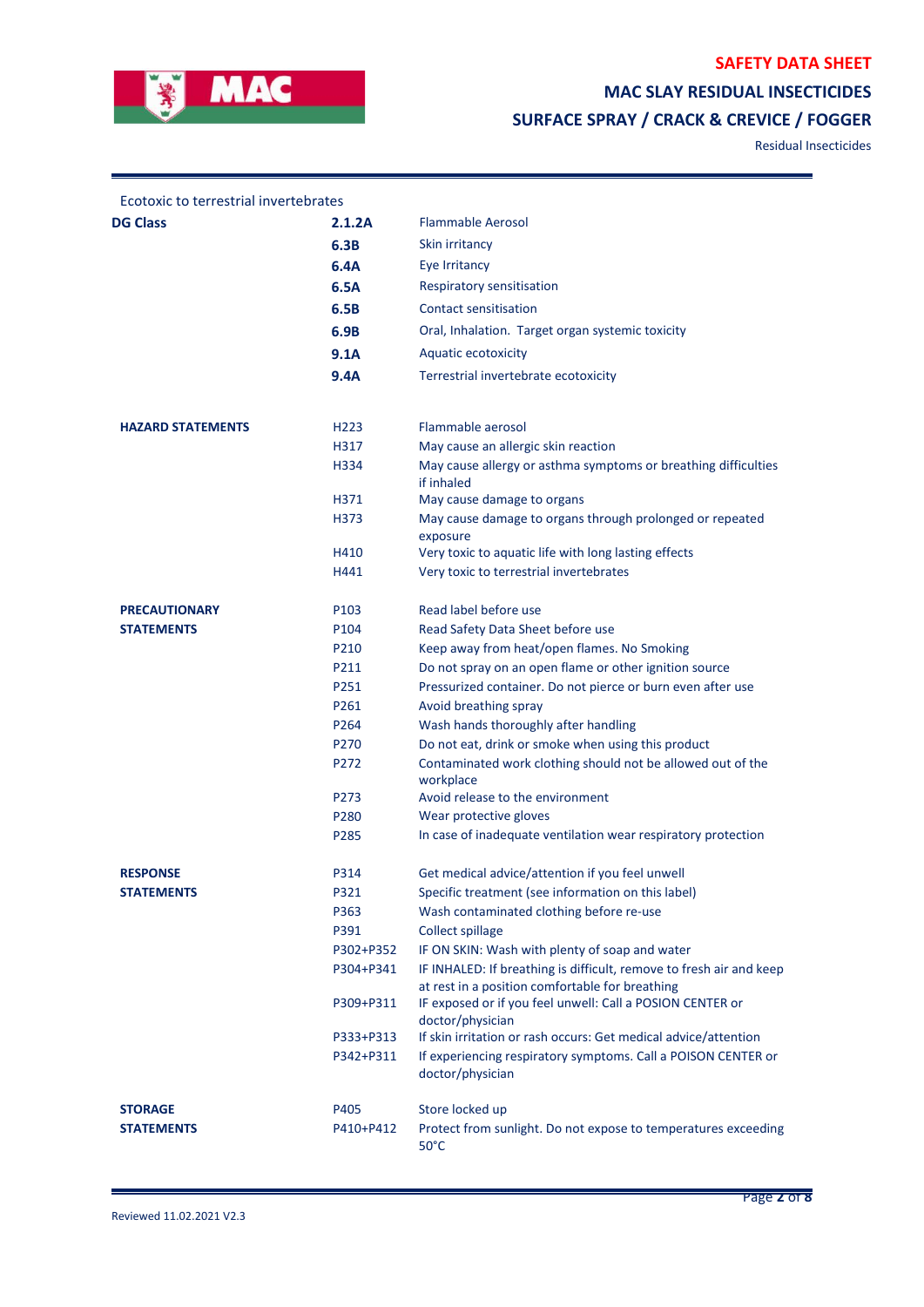

Residual Insecticides

```
DISPOSAL
```
P501 Dispose of in accordance with relevant local legislation

**STATEMENTS**

#### **3. HAZARDS IDENTIFICATION COMPOSITION OF INGREDIENTS**

| Ingredient                          | <b>Formula</b>    | <b>Concentration</b> | <b>CAS Number</b> |
|-------------------------------------|-------------------|----------------------|-------------------|
| d-PHENOTHRIN                        | $C_{23}H_{26}O_3$ | < 5%                 | 26046-85-5        |
| <b>PFRMFTHRIN</b>                   | $C21H20Cl2O3$     | < 5%                 | 52645-53-1        |
| <b>ISOPARAFFINIC HYDROCARBON</b>    | Proprietary       | < 26%                | <b>Multiple</b>   |
| <b>HYDROCARBON PROPELLANT BLEND</b> | $C2H2F4$          | <70%                 | 74-98-6           |
|                                     |                   |                      | 106-97-8          |

#### **4. FIRST AID MEASURES**

| Eye                         | Hold eyelids apart and flush continuously with water. Continue until advised to stop by the Poisons<br>Information Centre, a doctor, or for at least 15 minutes. Keep patient calm.                                                   |
|-----------------------------|---------------------------------------------------------------------------------------------------------------------------------------------------------------------------------------------------------------------------------------|
| <b>Inhalation</b>           | Leave area of exposure immediately. If irritation persists, seek medical attention.                                                                                                                                                   |
| <b>Skin</b>                 | Gently flush affected areas with water. Seek medical attention, if irritation persists.                                                                                                                                               |
| Ingestion                   | For advice, contact a Poisons Information Centre on 0800 764 766 (0800 POISON) or +64 9 579<br>5139 (New Zealand) or a doctor. If swallowed, DO NOT induce vomiting, as ingestion is considered<br>unlikely, due to the product form. |
| <b>Advice to Doctor</b>     | Treat symptomatically.                                                                                                                                                                                                                |
| <b>First Aid Facilities</b> | Eye wash facilities should be provided.                                                                                                                                                                                               |

### **5. FIRE FIGHTING MEASURES**

| <b>Flammability</b>                 | Highly flammable. Vapours may form explosive mixtures with air. May evolve toxic gases (carbon<br>oxides, hydrocarbons) when heated to decomposition temperatures. When handling a significant<br>spillage, eliminate all ignition sources, including cigarettes, open flames, spark producing<br>switches, heaters, naked lights, mobile phones, etc. Aerosol cans may explode when heated<br>above $50$ °C. |
|-------------------------------------|---------------------------------------------------------------------------------------------------------------------------------------------------------------------------------------------------------------------------------------------------------------------------------------------------------------------------------------------------------------------------------------------------------------|
| <b>Fire and</b><br><b>Explosion</b> | Highly flammable, explosive vapour. Evacuate area and contact emergency services. Toxic gases<br>may evolve, when heated. Remain upwind and notify those downwind of hazard. Wear full<br>protective equipment, including Self Contained Breathing Apparatus (SCBA), when combating fire.<br>Use waterfog to cool intact containers and nearby storage areas.                                                 |
| <b>Extinguishing</b>                | Dry agent, carbon dioxide foam, or water fog. Prevent contamination of drains or waterways;<br>absorb runoff with sand or similar.                                                                                                                                                                                                                                                                            |
| <b>HazChem</b>                      | <b>2Y</b>                                                                                                                                                                                                                                                                                                                                                                                                     |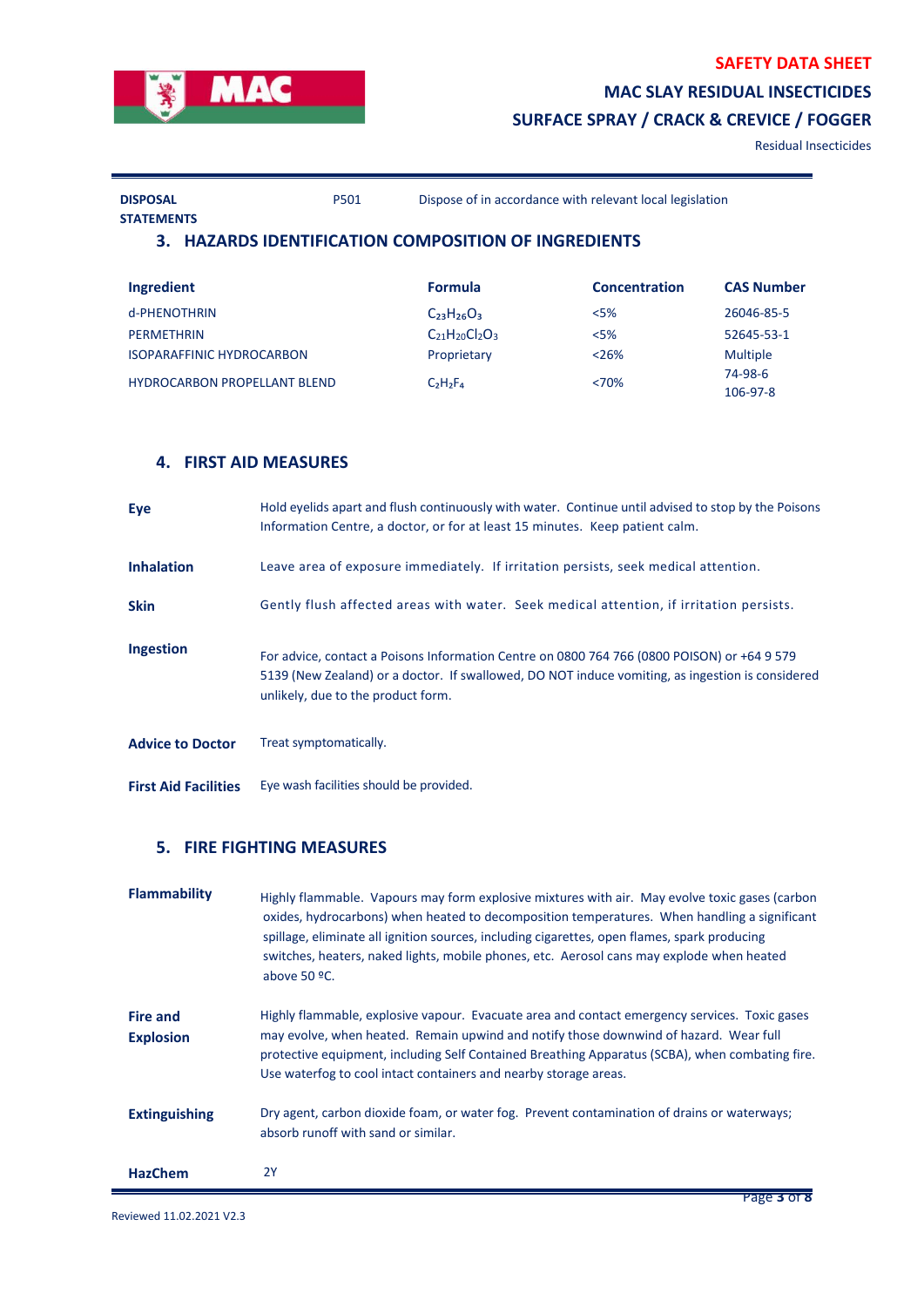

#### **6. ACCIDENTAL RELEASE MEASURES**

**Spillage** If large quantities of cans are punctured (bulk), clear area of all unprotected personnel and ventilate area. Wear splash-proof goggles, leather gloves, coveralls, and boots. Where inhalation risks exist, wear a Type A-Class P1 (Organic vapour and Particulate) respirator. Collect cans and allow to discharge outdoors. Absorb any residues with sand or similar and place in clean containers for disposal. DO NOT wash away into sewer.

#### **7. HANDLING AND STORAGE**

- **Handling** Use safe work practices to avoid eye or skin contact and inhalation. Observe good personal hygiene, including washing hands before eating. Keep out of the reach of children. DO NOT puncture aerosol cans or incinerate, even when empty.
- Storage Store in a cool, dry well ventilated area, well away from oxidising agents, acids, alkalis, direct sunlight, heat or ignition sources, or foodstuffs. Ensure containers are adequately labelled, protected from physical damage, and sealed when not in use. Check regularly for leaks or spills. Large storage areas should have appropriate fire protection.

#### **8. EXPOSURE CONTROLS / PERSONAL PROTECTION**

**Ventilation** DO NOT directly inhale concentrated vapours. Use in well-ventilated areas. Mechanical extraction ventilation is recommended for poorly ventilated area. Vapours are heavier than air and may travel some distance to an ignition source and flash back. Maintain vapour levels below the recommended exposure standard. **Exposure Standards** d-PHENOTHRIN – No TVL levels have been established by Worksafe. PERMETHRIN – No TVL levels have been established by Worksafe. LIQUIFIED PETROLEUM GAS (LPG) (68476-85-7) TWA: 1800 mg/m<sup>3</sup> **Personal Protection Equipment** No personal protective equipment is required, normally. When an inhalation risk exists wear a Type A-Class P1 (Organic vapour and Particulate) Respirator. With prolonged use, wear PVC or rubber gloves and splash-proof goggles or safety glasses.

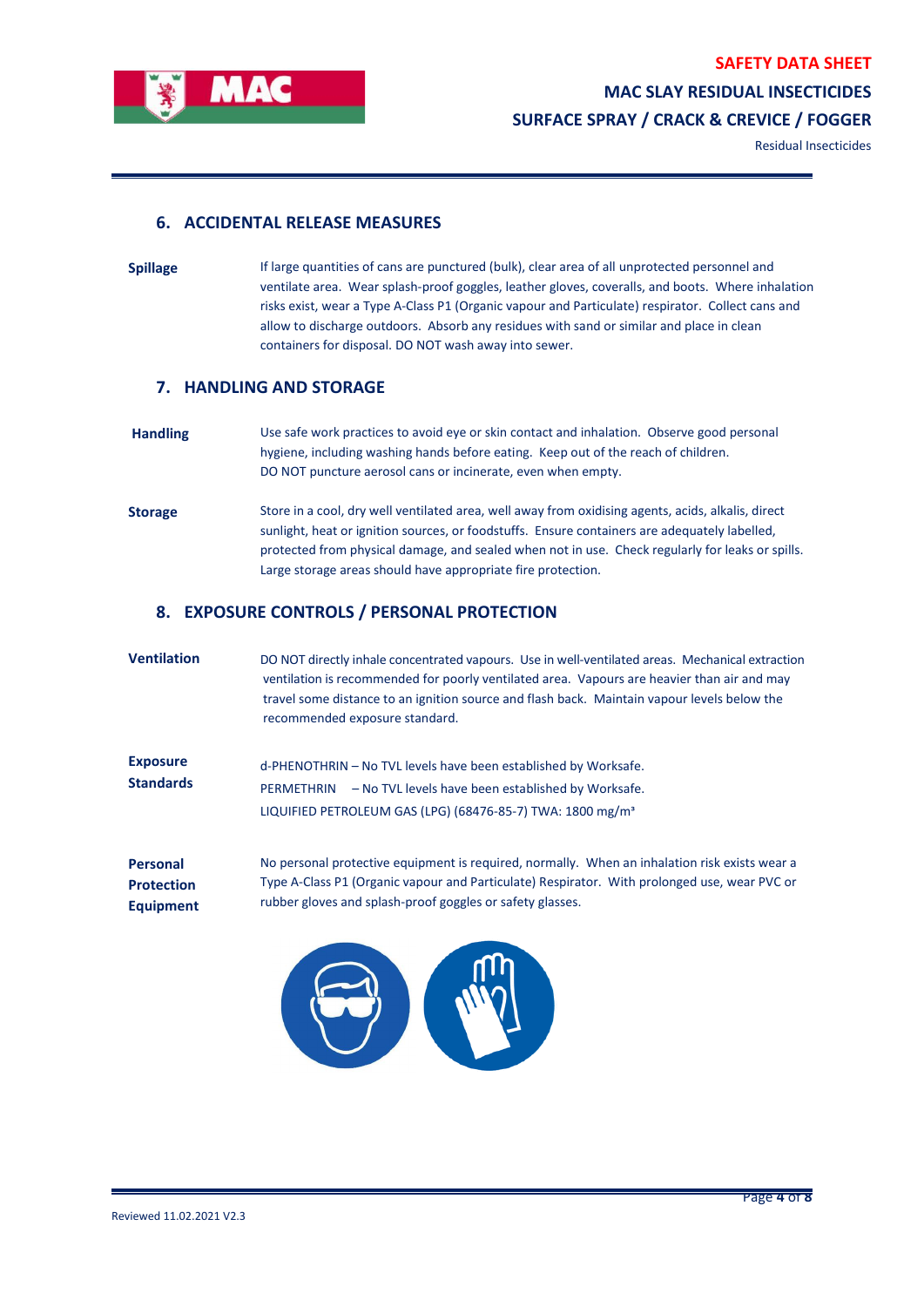

Residual Insecticides

# **9. PHYSICAL AND CHEMICAL PROPERTIES**

| Appearance              | <b>COLOURLESS AEROSOL GAS</b>         | <b>Solubility (water)</b>                  | <b>DISPERSABLE</b>      |
|-------------------------|---------------------------------------|--------------------------------------------|-------------------------|
| <b>Odour</b>            | SLIGHT, ETHEREAL-LIKE<br><b>ODOUR</b> | Specific Gravity @25°C                     | $0.80 - 0.82$ g/mL      |
| pH                      | <b>NOT AVAILABLE</b>                  | % Volatiles                                | 100 %                   |
| <b>Vapour Pressure</b>  | <b>NOT AVAILABLE</b>                  | <b>Flammability</b>                        | <b>HIGHLY FLAMMABLE</b> |
| <b>Vapour Density</b>   | $> 1$ (Air = 1)                       | <b>Flash Point</b>                         | < 20 °C (Propellant)    |
| <b>Melting Point</b>    | <b>NOT AVAILABLE</b>                  | <b>Upper Explosion Limit</b>               | <b>NOT AVAILABLE</b>    |
| <b>Boiling Point</b>    | <b>NOT AVAILABLE</b>                  | <b>Lower Explosion Limit</b>               | <b>NOT AVAILABLE</b>    |
| <b>Evaporation Rate</b> | <b>NOT AVAILABLE</b>                  | <b>Auto-ignition</b><br><b>Temperature</b> | <b>NOT AVAILABLE</b>    |

# **10. STABILITY AND REACTIVITY**

| <b>Reactivity</b>    | Incompatible with oxidising agents (e.g. hypochlorite), alkalis, / alkali earth metals and finely<br>divided metal powders (e.g. aluminium, barium, lithium), heat and ignition sources. |
|----------------------|------------------------------------------------------------------------------------------------------------------------------------------------------------------------------------------|
| <b>Decomposition</b> | May evolve toxic gases (carbon oxides, hydrocarbons) when heated to decomposition                                                                                                        |
| <b>Products</b>      | temperatures.                                                                                                                                                                            |

## **11. TOXICOLOGICAL INFORMATION**

| <b>Health Hazard</b><br><b>Summary</b> | General population. The exposure of the general population is expected to be low and is not likely<br>to present a hazard when it is used as recommended.<br>Occupational exposure. With reasonable work practices, hygiene measures and<br>Safety precautions is unlikely to be an occupational hazard.<br>Asphyxiant narcotic. This product may only present a hazard with direct eye contact, prolonged<br>and repeated skin contact or with vapour/gas inhalation at high levels. |
|----------------------------------------|---------------------------------------------------------------------------------------------------------------------------------------------------------------------------------------------------------------------------------------------------------------------------------------------------------------------------------------------------------------------------------------------------------------------------------------------------------------------------------------|
| <b>Toxicity (Oral)</b>                 | $LD_{50}$ > 5000 mg/kg, Rat                                                                                                                                                                                                                                                                                                                                                                                                                                                           |
| Eye                                    | Low irritant. Contact may result in lacrimation, pain, redness, and conjunctivitis. Prolonged<br>contact may result in corneal burns, with possible permanent damage.                                                                                                                                                                                                                                                                                                                 |
| <b>Inhalation</b>                      | Low to moderate Irritant, narcotic, asphyxiant. Over exposure may result in upper respiratory<br>tract irritation, nausea, and headache. At high levels; dizziness, breathing difficulties, and at very<br>high levels, anaesthesia, cardiac arrhythmias, pulmonary oedema and unconsciousness.                                                                                                                                                                                       |
| <b>Skin</b>                            | Low irritant. Prolonged contact may result in irritation, redness, rash, dermatitis, and<br>sensitisation.                                                                                                                                                                                                                                                                                                                                                                            |
| Ingestion                              | Exposure considered unlikely, due to product form as an aerosol. Under normal conditions of use,<br>ingestion is considered a highly unlikely, exposure route.                                                                                                                                                                                                                                                                                                                        |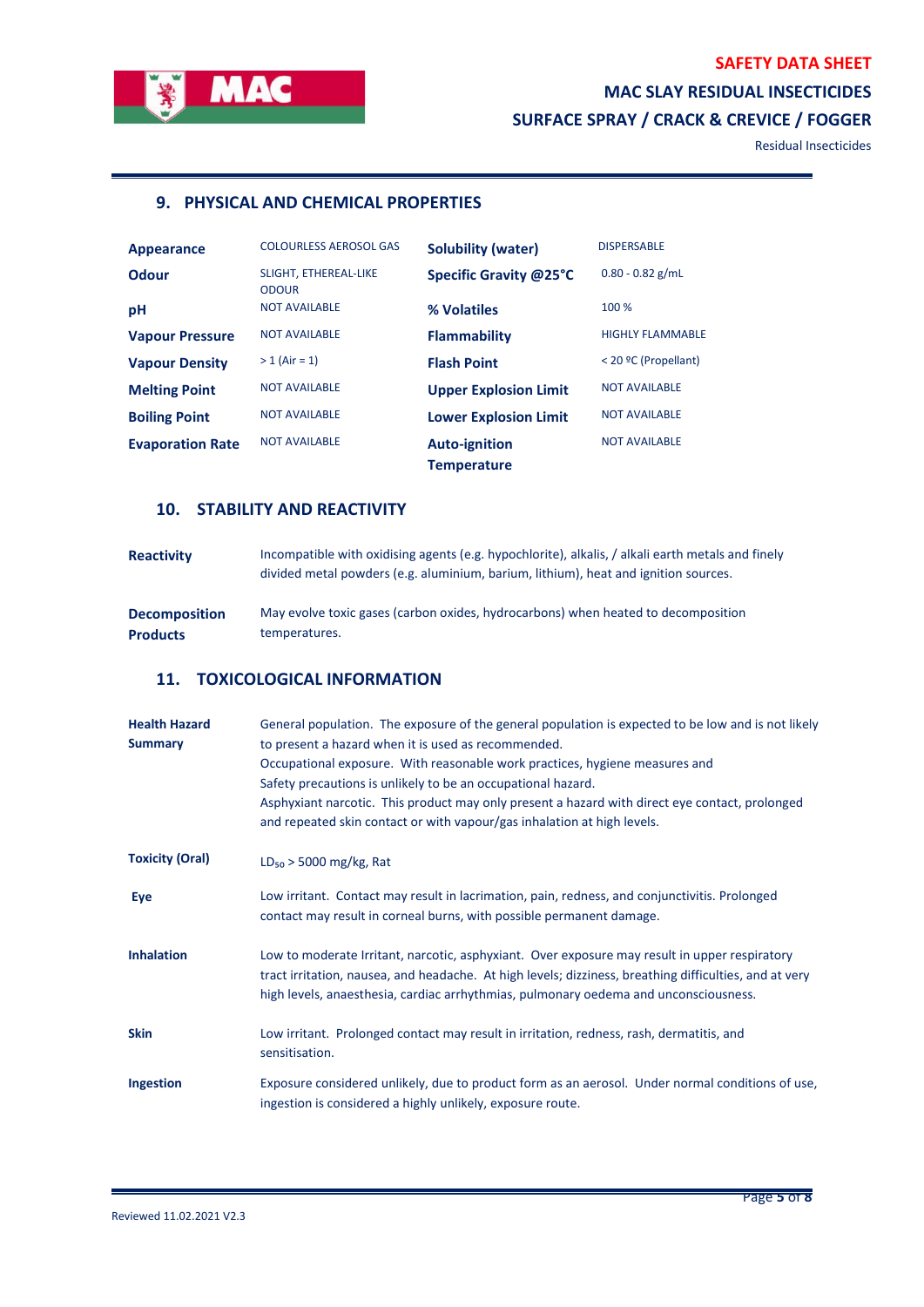

Residual Insecticides

## **12. ECOLOGICAL INFORMATION**

| <b>Acute Toxicity -</b><br><b>Fish</b>                              | LC <sub>50</sub> , 96 hour: 0.0027mg/L Onchoryhncus mykiss (Rainbow Trout) – d-Phenothrin. LC <sub>50</sub> ,<br>96 hour: 0.1µg/L Onchoryhncus mykiss (Rainbow Trout) - Permethrin.                                              |
|---------------------------------------------------------------------|----------------------------------------------------------------------------------------------------------------------------------------------------------------------------------------------------------------------------------|
| <b>Chronic Toxicity -</b><br><b>Fish</b>                            | NOEC 1.1mg/L Onchoryhncus mykiss (Rainbow Trout) - d-Phenothrin.<br>NOAEL 0.10ppb Cyprinodon variegatus (Sheepshead Minnow) - Permethrin.                                                                                        |
| <b>Acute Toxicity -</b><br><b>Aquatic</b><br><b>Invertebrates</b>   | $LC_{50}$ , 48 hour: 0.0043mg/L Daphnia magna – d-Phenothrin.<br>LC <sub>50</sub> , 48 hour: 0.55µg/L Ceriodaphnia dubia (Water Flea) – Permethrin.                                                                              |
| <b>Chronic Toxicity -</b><br><b>Aquatic</b><br><b>Invertebrates</b> | NOEC 0.47mg/L Daphnia magna - d-Phenothrin.<br>NOEC 0.039ppb Daphnia magna - Permethrin.                                                                                                                                         |
| Persistence &<br><b>Degradability</b>                               | The degradability of the product is not known.                                                                                                                                                                                   |
| <b>Bioaccumulative</b><br><b>Potential</b>                          | No data available on Bioaccumulation.                                                                                                                                                                                            |
| <b>Environment</b>                                                  | Environmental effects of the compound are extremely unlikely, due to packaging in the form of are<br>aerosol. Ensure appropriate measures are taken to prevent this product from entering the<br>environment through wastewater. |

## **13. DISPOSAL CONSIDERATIONS**

Waste Disposal For small amounts, absorb contents with sand or similar and dispose of to an approved landfill site. DO NOT puncture or incinerate aerosol cans. Contact the manufacturer for additional information.

Legislation **Dispose of in accordance with relevant, local legislation.** 

## **14. TRANSPORT INFORMATION**

#### **CLASSIFIED AS A DANGEROUS GOOD BY THE CRITERIA OF THE ADG AND HZNO CODES.**

|            | <b>Shipping Name</b>      | <b>UN No</b> | <b>Packing</b> | <b>DG Class</b> | <b>Subsidiary Risk(s)</b> |
|------------|---------------------------|--------------|----------------|-----------------|---------------------------|
|            |                           |              | <b>Group</b>   |                 |                           |
| Land       | <b>Compressed Gas</b>     | 1950         | <b>None</b>    | 2.1             | None Allocated            |
|            | <b>Flammable Aerosol</b>  |              | Allocated      |                 |                           |
| <b>Sea</b> | <b>Compressed Gas</b>     | 1950         | Ш              | 2.1             | None Allocated            |
|            | <b>Flammable Aerosol</b>  |              |                |                 |                           |
| Air        | <b>Compressed Gas</b>     | 1950         | <b>None</b>    | 2.1             | None Allocated            |
|            | <b>Flammable Aerosols</b> |              | Allocated      |                 |                           |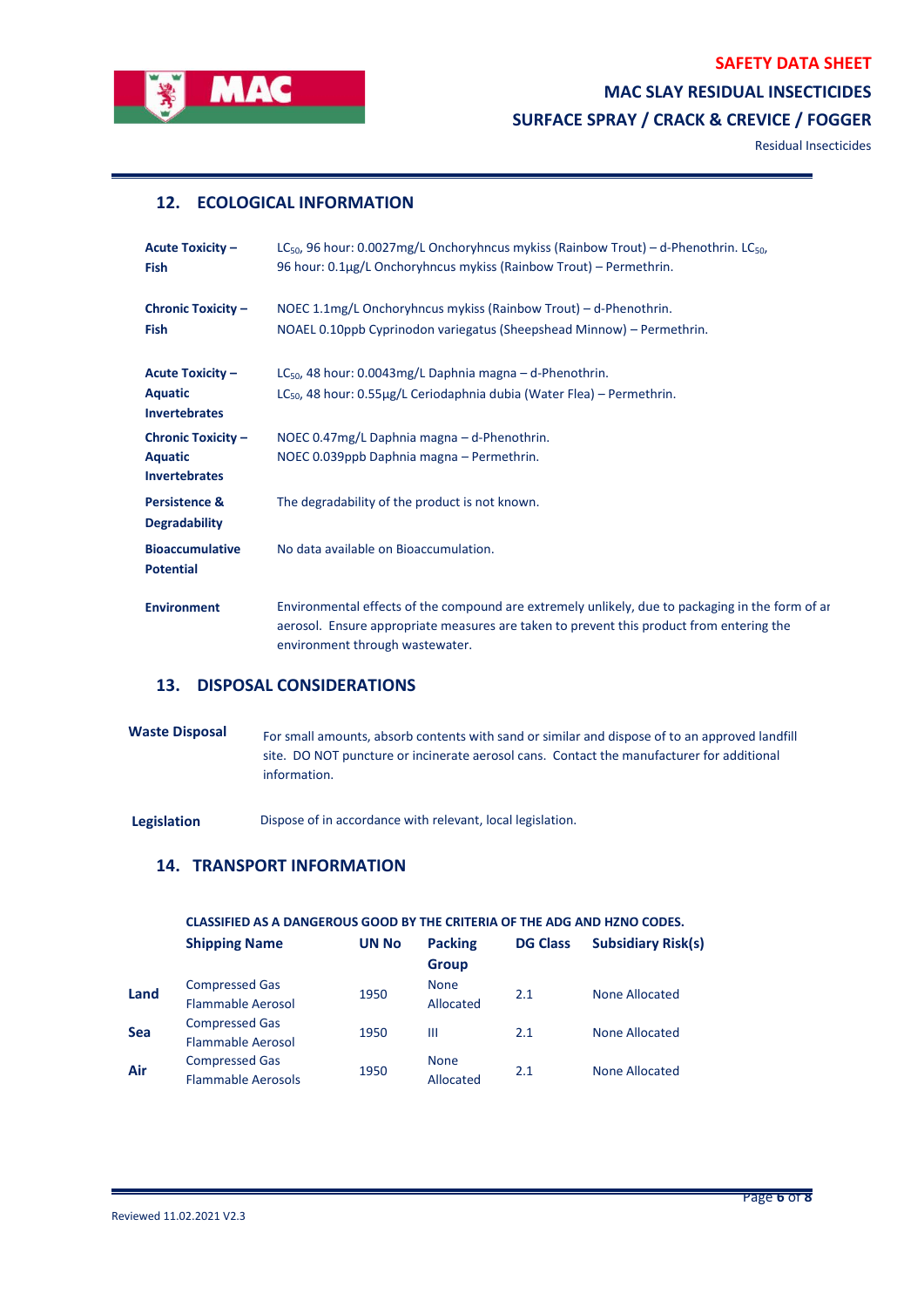

## **SAFETY DATA SHEET**

**MAC SLAY RESIDUAL INSECTICIDES** 

**SURFACE SPRAY / CRACK & CREVICE / FOGGER**

Residual Insecticides

# **15. REGULATORY INFORMATION**

| <b>Poison Schedule</b> | A poison schedule number has not been allocated to this product using the criteria in the |
|------------------------|-------------------------------------------------------------------------------------------|
| <b>AICS</b>            | Standard for the Uniform Scheduling of Drugs and Poisons (SUSDP).                         |
|                        | All chemicals listed on the Australian Inventory of Chemical Substances (AICS).           |
| <b>NZIOC</b>           | All ingredients are listed on the New Zealand Inventory of Chemicals                      |
| <b>NZEPA</b>           | Approved HSR101386                                                                        |
| <b>MPI</b>             | Type A approved for use with all meats (including dairy)                                  |
|                        | Approved for disinfection at Transitional Facilities of Shipping Containers               |
| <b>ASUREQUALITY</b>    | Type A approved (including dairy)                                                         |

#### **16. OTHER INFORMATION**

| <b>Additional</b><br><b>Information</b> | ASPHYXIANTS (1): reduce the oxygen concentration by displacement, when present in the<br>atmospheres, in high concentrations. As most simple asphyxiants are odourless, atmospheres<br>deficient in oxygen do not provide adequate sensory warning of danger. Therefore, it is not<br>generally appropriate to recommend an exposure standard for each asphyxiant, but instead warn<br>of the need to maintain oxygen concentrations.<br>Some asphyxiants may be given an exposure standard, due to their potential for narcotic effects at<br>high concentrations, or an explosion hazard.                                                                                                |
|-----------------------------------------|--------------------------------------------------------------------------------------------------------------------------------------------------------------------------------------------------------------------------------------------------------------------------------------------------------------------------------------------------------------------------------------------------------------------------------------------------------------------------------------------------------------------------------------------------------------------------------------------------------------------------------------------------------------------------------------------|
| <b>Asphyxiants (2)</b>                  | There is a significant hazard associated with workers entering poorly, ventilated areas (e.g. tanks)<br>where oxygen levels may be deficient. An air supplied breathing apparatus may be required if<br>adequate ventilation is not ensured. Refer to AS/NZS 2865 - Safe Working in a Confined Space.                                                                                                                                                                                                                                                                                                                                                                                      |
| <b>Respirators</b>                      | In general, the best practice to avoid exposure is to use engineering controls, such as adequate<br>ventilation, rather than the use of respirators (which should be limited).<br>If respiratory equipment must be worn, ensure correct respirator selection and training is<br>undertaken. Some respirators may be extremely uncomfortable, when used for long periods. The<br>use of air powered or air supplied respirators should be considered where prolonged or repeated<br>use is necessary.                                                                                                                                                                                       |
| <b>Abbreviations</b>                    | Mg/kg -milligrams per kilogram<br>mg/m3 - milligrams per cubic metre<br>mg/L -milligrams per Litre<br>ppb-Parts per Billion<br><b>NOEC-No Observed Effect Concentration</b><br>NOAEL - No Observed Adverse Effect Level<br>$LD_{50}$ – Dosage that is lethal to 50% of the test population<br>$LC_{50}$ – Concentration that is lethal to 50%50% of the test population<br>TWA - Time Weighted Average<br>CAS# - Chemical Abstract Service number - uniquely identifies chemical compounds.<br>NZEPA - New Zealand Environmental Protection Authority<br>MPI - New Zealand Ministry of Primary Industries<br>NZIOC - New Zealand Inventory of Chemicals<br>WES-Workplace Exposure Standard |